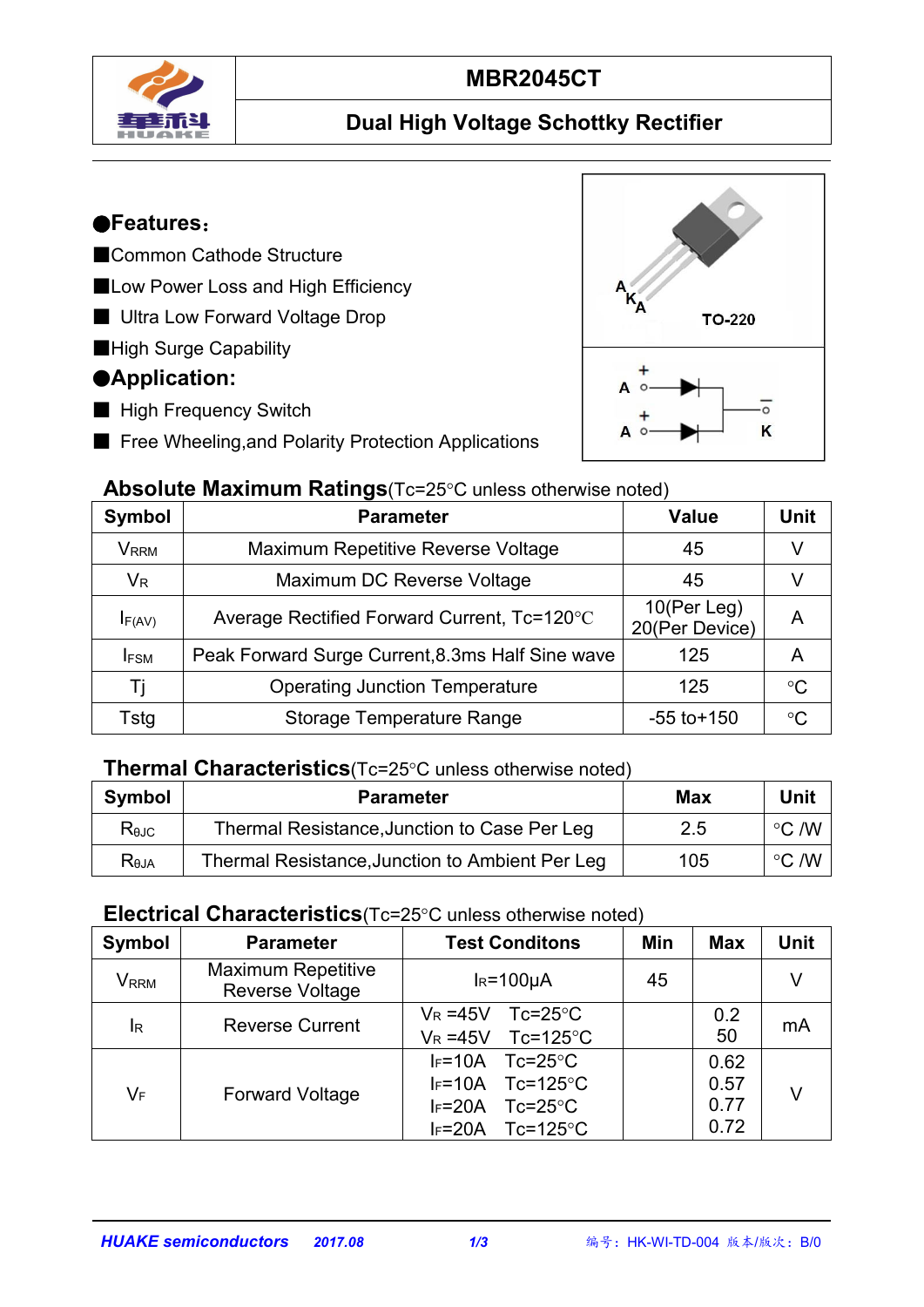

## **MBR2045CT**

## **Dual High Voltage Schottky Rectifier**

### **Typical Performance Characteristics**







700

200

100

Juntion Capacitance, C<sub>J</sub>[PF]